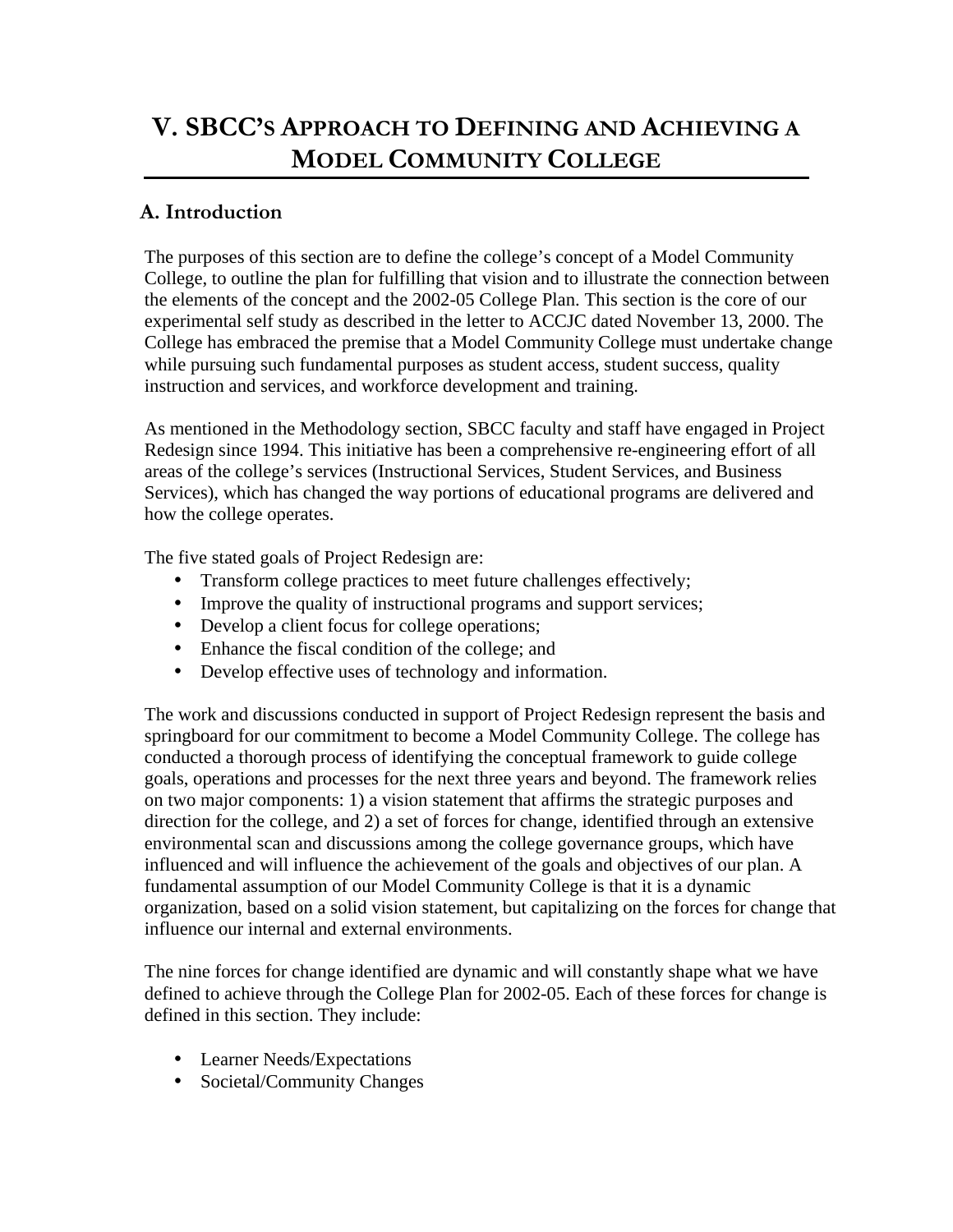- Collaboration
- Regionalization/Globalization
- Flexibility/Adaptability to Change
- Knowledge Management
- Technology
- Employee Development
- Accountability/Regulations

This section demonstrates how the planning process is dynamic and how the College Plan will continually be responsive to the changes in the college's environment. Thus, the plan needs to be viewed as a document that supports continuing adaptability. Once the plan goes into effect, it will be continuously monitored and evaluated to ensure that its goals and objectives are achieved. At SBCC, the College Planning Council (CPC) will assume this task. This governance group will assess the extent to which the plan is being fulfilled by evaluating progress on the plan against the Vision for a Model Community College and the extent to which the college is taking advantage of and responding to the forces driving change.

The section also illustrates how applicable forces for change have influenced or will influence the development and achievement of the goals and objectives in each of the major areas of the 2002-05 College Plan. Our intent through this review of each of the major sections of the plan is to exemplify how the elements of the Vision Statement for a Model Community College and the forces for change are interacting over time as the primary means by which the institution, through its College Planning Council, will monitor its progress to achieve the objective of excellence it has established for itself. Figure 1 displays the college planning and evaluation approach within the context of its concept of a Model Community College.

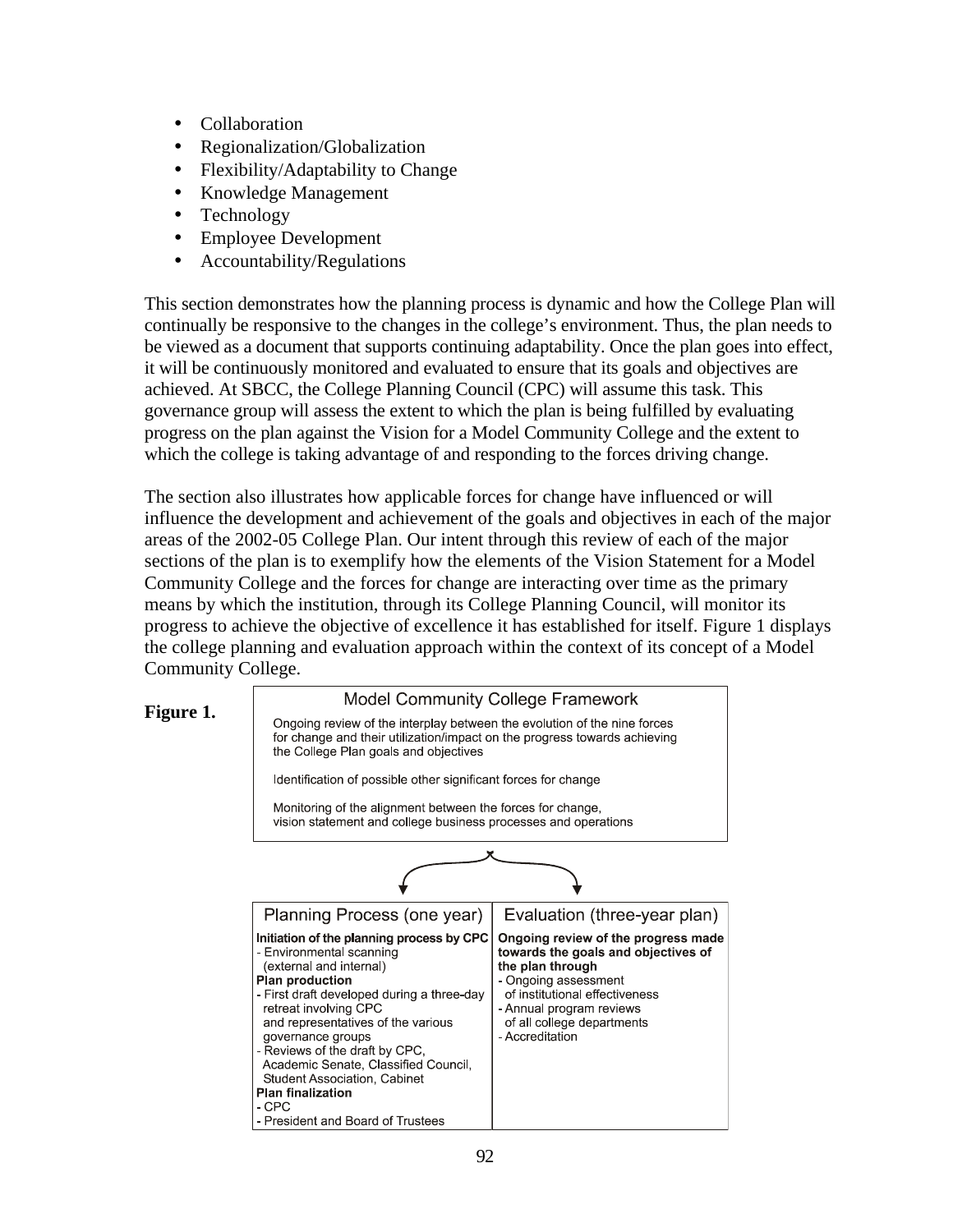As a result of discussions among various constituents of the college community and governance groups, SBCC has adopted the following vision statement to guide its conceptual framework of a Model Community College. The statement was approved by the Board of Trustees at its meeting on May 24, 2001.

# **B. Vision Statement for a Model Community College**

Santa Barbara City College will provide many ways for students to access the college's high quality and affordable higher education programs. Students will achieve academic success in greater numbers as they prepare for *transfer*, acquire *occupational* competencies and the academic *skills* required for succeeding in higher education. The college will develop new ways to fully respond to the needs of its community. Such efforts will focus on a comprehensive *continuing* (*adult*) *education program* and targeted programs to provide *economic development*.

As a Model Community College, SBCC will serve all segments of its community while expanding its efforts to meet the educational needs of groups traditionally underserved. To achieve unprecedented levels of community responsiveness, SBCC will collaborate with local organizations to identify and respond with programs to meet educational needs. The college will operate knowing that it is a part of the larger community. The college's development and operations will be consistent with the environmental well-being of our larger community.

The college will continue to value and promote educational change and innovation that increases the quality, efficiency and effectiveness of our programs. The following four core values will continue to guide institutional decision making:

- A commitment to excellence in all that the college undertakes;
- A focus on students in determining policies, practices and programs;
- A commitment to faculty and staff collaboration and collegiality; and,
- An environment that is both psychologically and physically supportive of faculty, students and staff

SBCC will achieve its goal of becoming a Model Community College by capitalizing on the strengths of its culture and values and its mission by becoming a fully technologically enabled institution. The potential of technology will be leveraged to provide students with maximum possible independence and college responsiveness to meet the student's educational objectives. Technology will be applied to increase the college's efficiency, effectiveness and communication, and build a community of students, faculty and staff all of whom are committed to educational excellence and student success.

The above statement is a broad-based description of the college vision. We also recognized the importance of communicating the vision in a way that reflects the core of our values in a brief, but meaningful, message. This message is incorporated into the motto we adopted for the college: "SBCC is committed to the success of each student."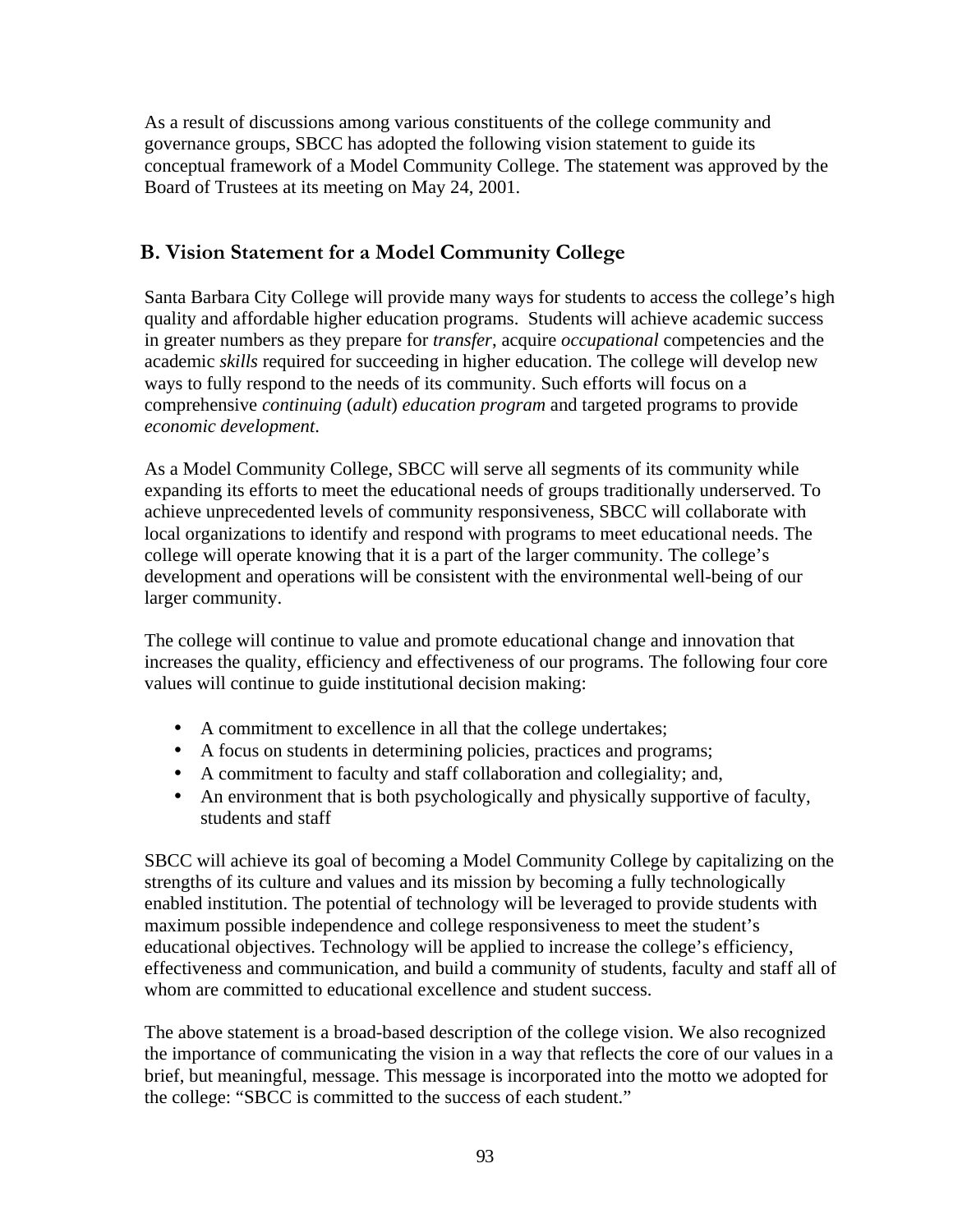# **C. Model Community College: Forces for Change**

As mentioned at the outset, through a rigorous environmental scanning and numerous discussions that engaged the campus community, nine major forces for change have been identified as shaping the internal and external environments of the college for the foreseeable future and influencing our ability to progress towards the Vision of a Model Community College. These forces are defined below and the definitions reflect our understanding of their applicability to our environments and impact on our college.

#### **Learner Needs/Expectations:**

The college is responsible for meeting the diverse educational needs and expectations of students. These needs include the availability of programs that are easily accessible and responsive to the unique needs of an increasingly diverse and demanding population. Students increasingly will seek educational opportunities that are perceived as being of high quality, likely to help them achieve their desired outcomes, convenient and responsive to their individual needs.

#### **Societal/Community Changes:**

Demographic, economic, technological and social/cultural changes will continue to affect the college (e.g., costs and limited supply of housing, changes in job market, projected increase in Hispanic population, and decrease in the number of local area school-age students). The college must constantly monitor and develop effective responses to these changes.

#### **Collaboration:**

The college can achieve its goals and objectives more effectively by collaborating with educational, business, government, non-profit, and other organizations. Examples of successful collaborations in which the college is engaged include: Employee University program with the County, Dual Enrollment Program with local high schools, joint nursing programs with Cottage Health Systems, joint facilities use projects with the City of Santa Barbara and community technology centers.

#### **Regionalization/Globalization:**

The college needs to prepare its students to function effectively in a diverse and interconnected society to enable them to achieve a greater world view and deeper understanding of other cultures and an ability to work effectively within an increasingly diverse environment. Improved communications capabilities have expanded the community served by SBCC. We will increase our regional efforts for program development and delivery.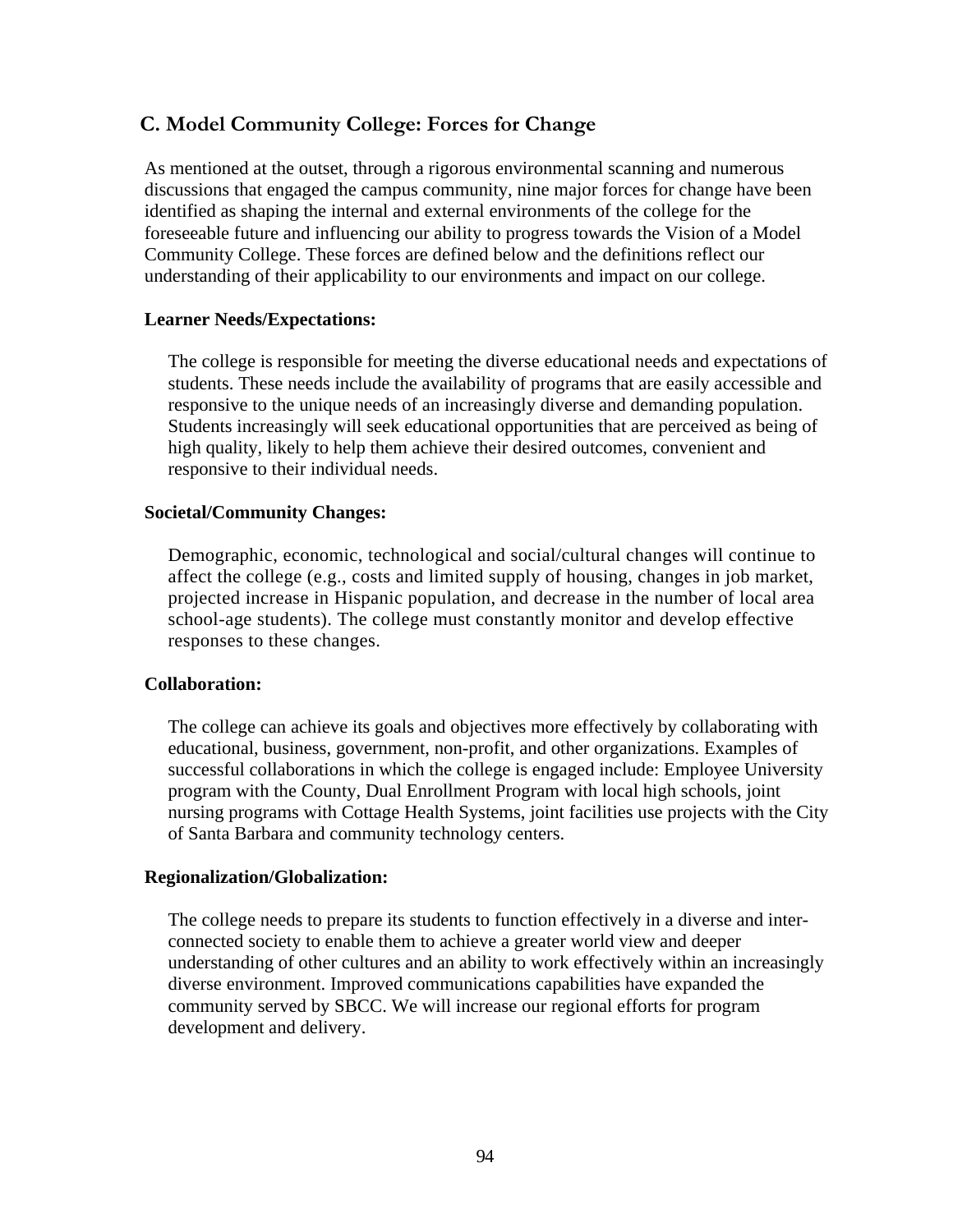#### **Flexibility/Adaptability to Change:**

Rapid and significant changes in all instructional and service areas as well as in college business processes will continue to affect the college. The institution's ability to anticipate, respond and adapt effectively to these changes will influence the college's viability and effectiveness in achieving its goals and objectives.

#### **Knowledge Management:**

One of the by-products of an information society is the escalation of information that is potentially available to students, faculty and staff. Knowledge management is the institutional process that results in the best use of the organization's collective knowledge. Knowledge management captures knowledge from internal and external sources and shares and utilizes this knowledge to achieve the organization's mission. Utilization of the organization's collective knowledge is integrated into carrying out the institution's business processes. Strategies are needed to facilitate the organization and delivery of massive amounts of information and to make it manageable and useful to its intended audiences. In addition, strategies to equip students with the skills needed to manage and use information must be integrated into the curriculum.

#### **Technology:**

The application of technology will play a critical role in the achievement of the college plan goals and objectives. Key drivers in this area include: universal access and connectivity for students, faculty and staff; rapid growth of the Online College and the use of technology-mediated instruction to supplement classroom instruction; move to Webhosting and application service providers to provide 7x24x365 support and management of instructional and administrative application; mobile and wireless messaging and communications; personalized Web content management using portal technology; use of knowledge management technologies and tools to enhance the intellectual capital of the institution; training and development of students, faculty and staff on the effective use of technology; and ability to recruit and retain qualified information technology staff. The college has or is in the process of implementing a number of Web-based technologies to implement these directions, including Campus Pipeline, WebCT, Oracle iPortal, Discoverer Web-based reporting, Human Resources, Finance and Student Systems and Web-based Self-Service Systems for employees and students.

#### **Employee Motivation and Development:**

In order to achieve its goals and objectives, the college will need to provide appropriate professional development opportunities to advance the knowledge and skills of its employees. An employee professional development program should be integrated into the fabric of the college.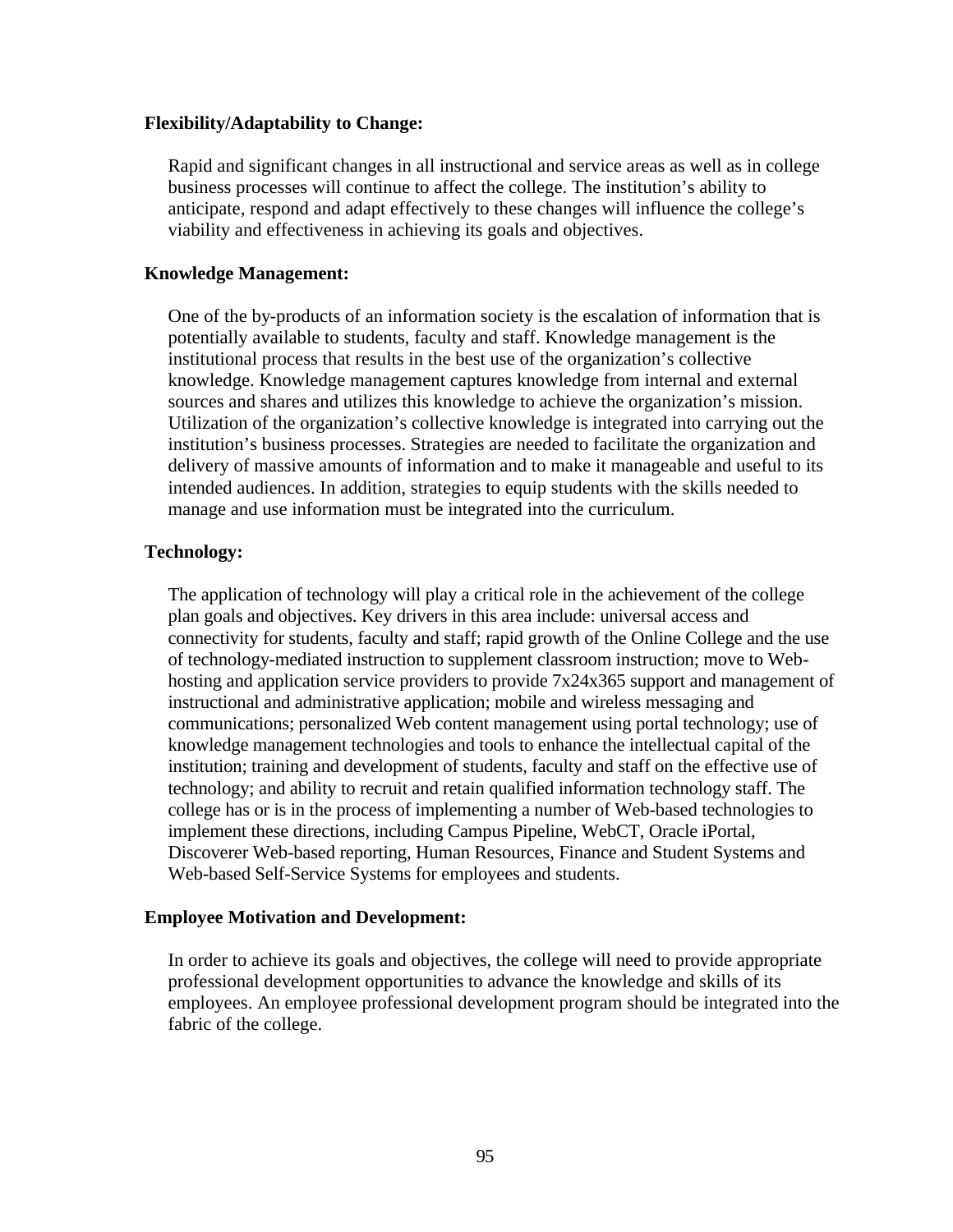#### **Accountability/Regulations:**

The college will continue to be affected by changes in local, state and federal regulation and demands for increased accountability. The college must proactively monitor changes in regulations and ensure their proper implementation. Where appropriate, the college should be involved in and respond to proposed new regulations. In addition, the college will need to evaluate the attainment of the outcomes for which it is being held accountable.

# **D. Integration of the Forces for Change and the 2002-05 College Plan**

### **Student Learning, Achievement and Development**

The most important measure of the institution's success in becoming a Model Community College is the extent to which it has achieved the three goals and 23 objectives in the Student Learning, Achievement and Development section of the College Plan. All of the goals and objectives in the College Plan are designed to facilitate student learning, achievement and development. Each of the nine forces for change will have a significant influence on the approaches taken by the college to achieve the goals and objectives in this section of the plan. At times, one or more of the forces for change will serve as enablers in helping the college to achieve desired outcomes. At other times, the forces for change will provide the stimulus to change the methods used to achieve the goals and objectives. The roles of **technology** and changes in **accountability and regulations** will be used to illustrate how the forces for change will influence the attainment of the goals and objectives in this section of the College Plan.

Faculty and staff will systematically monitor, experiment with and use technologies to promote the achievement of the goals and objectives pertaining to student learning, achievement and development. To illustrate, the college will expand its use of computerbased testing to assess students' learning and life management skills needed to succeed in college. The computer-based assessment tests will provide students and college staff with a diagnostic profile of the student's strengths as well as areas in which he or she needs assistance. Students will be provided with specific suggestions on steps to take to enhance their learning and/or life management skills.

A number of the new software systems will greatly enhance the college's ability to monitor students' progress toward achieving their educational objectives, as well as provide appropriate interventions in a timely manner. The widespread use of Campus Pipeline will enable students, faculty and support staff to communicate electronically with one another. The capacity to communicate with students on a just-in-time basis will enhance the college's effectiveness in providing appropriate feedback and information to students. Similarly, the college's Web-based self-service systems will enable students to access needed resources (e.g., tutors, counselors, library resources, progress and grade checks) anytime and anyplace. The Student System, as well as other Oracle and non-Oracle products such as the Darwin degree audit system, will enable the college to track the progress of individual students as well as students that are part of a cohort group (e.g.,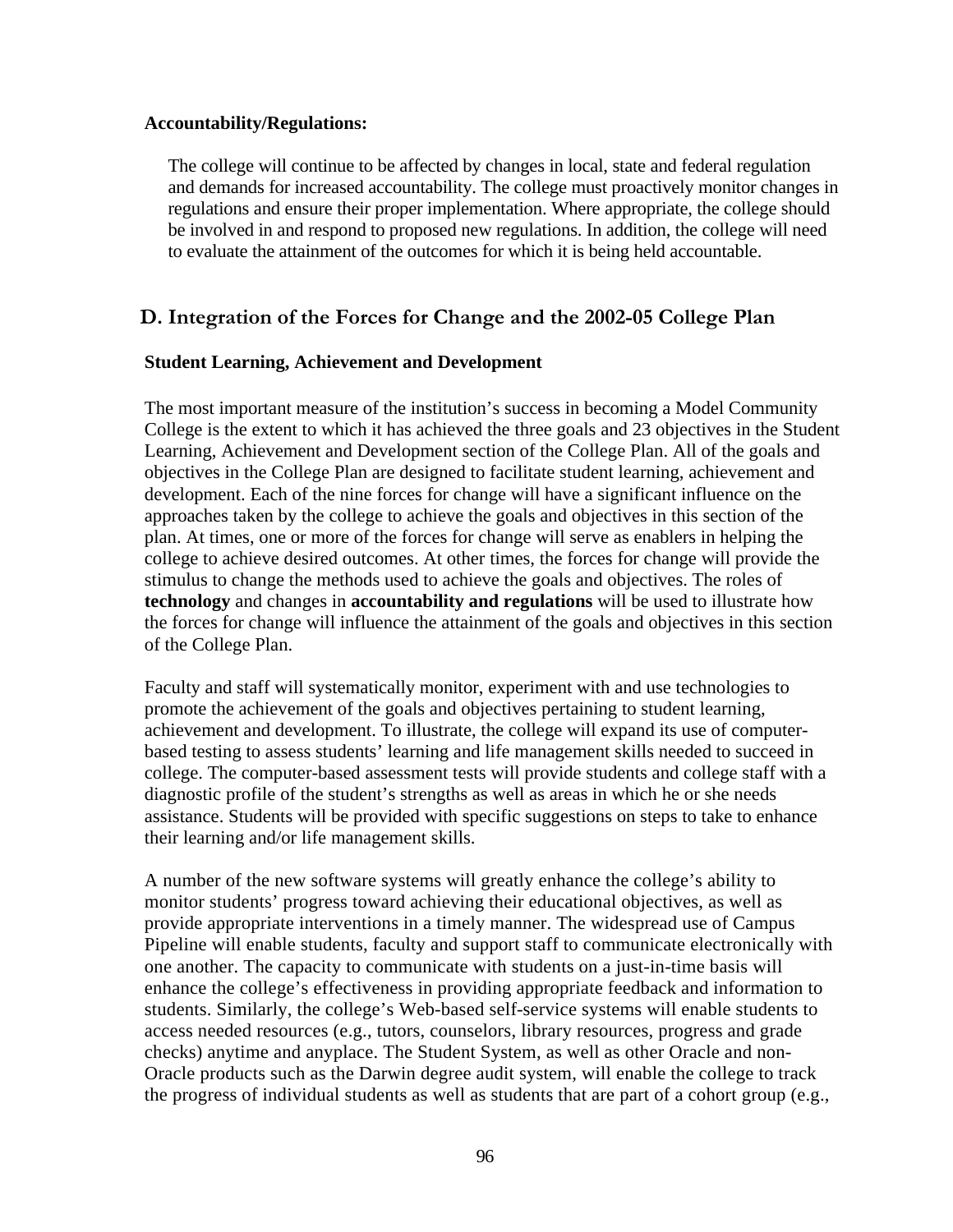students who are about to be placed on academic progress probation). This capability will enable college staff to identify students needing assistance and to devise customized and timely interventions to respond to those needs.

The Online College at SBCC offers students a convenient, customized alternative to traditional classes. Tailored to meet the needs of students' lifestyles, courses can be completed via the Internet on students' own time, at home or in on-campus computer labs. Students can now choose from over 60 online courses that offer highly personalized instruction, ideal for the self-learner. Learning, research and discovery of new knowledge are at the students' fingertips.

The college has developed and will continue to enhance its Web-based Faculty Teaching and Learning Seminar materials. These materials contain descriptions of best instructional practices that faculty and support staff can adapt in their courses and in the delivery of services to enhance student learning and achievement.

Changes in state, federal and accrediting agency regulations and requirements for accountability are examples of how one of the nine forces for change can affect the processes of the college. The Partnership for Excellence outcome measures, and the proposed changes in the accrediting commission's standards that require a comprehensive documentation of student learning and achievement, are examples of how this force for change will affect the college. An essential component of becoming a Model Community College is an organizational structure and processes that anticipate and respond in an effective and timely manner to externally mandated changes in federal, state and accrediting agency regulations and accountability requirements.

#### **Student Outreach and Responsiveness to the Community**

An essential component of creating a Model Community College is to have processes and programs in place that remain responsive to the post-secondary educational needs of all segments of the district's service area. The four goals and 12 objectives in the Student Outreach and Responsiveness to the Community section of the College Plan reflect the institution's commitment to provide a comprehensive and dynamic access, recruitment and retention plan that will guide its efforts to serve students at all stages of their interactions with the college.

To varying degrees, each of the nine forces for change influences the attainment of the goals and objectives in this section of the College Plan. To illustrate, advances in **technology**  available to the college will serve to enable the achievement of the desired outcomes pertaining to student outreach and responsiveness to the community. The college's Web site will be revised and continuously updated to include materials necessary for effective outreach and recruitment. Included in the college's Web site materials are complete and updated department and program brochures, the college class schedules and catalog, and the ability to make inquiries and request specific information. The college's new Student Information System will allow the college to customize the information sent to individuals and track the status of students from their first contact with the college through the time they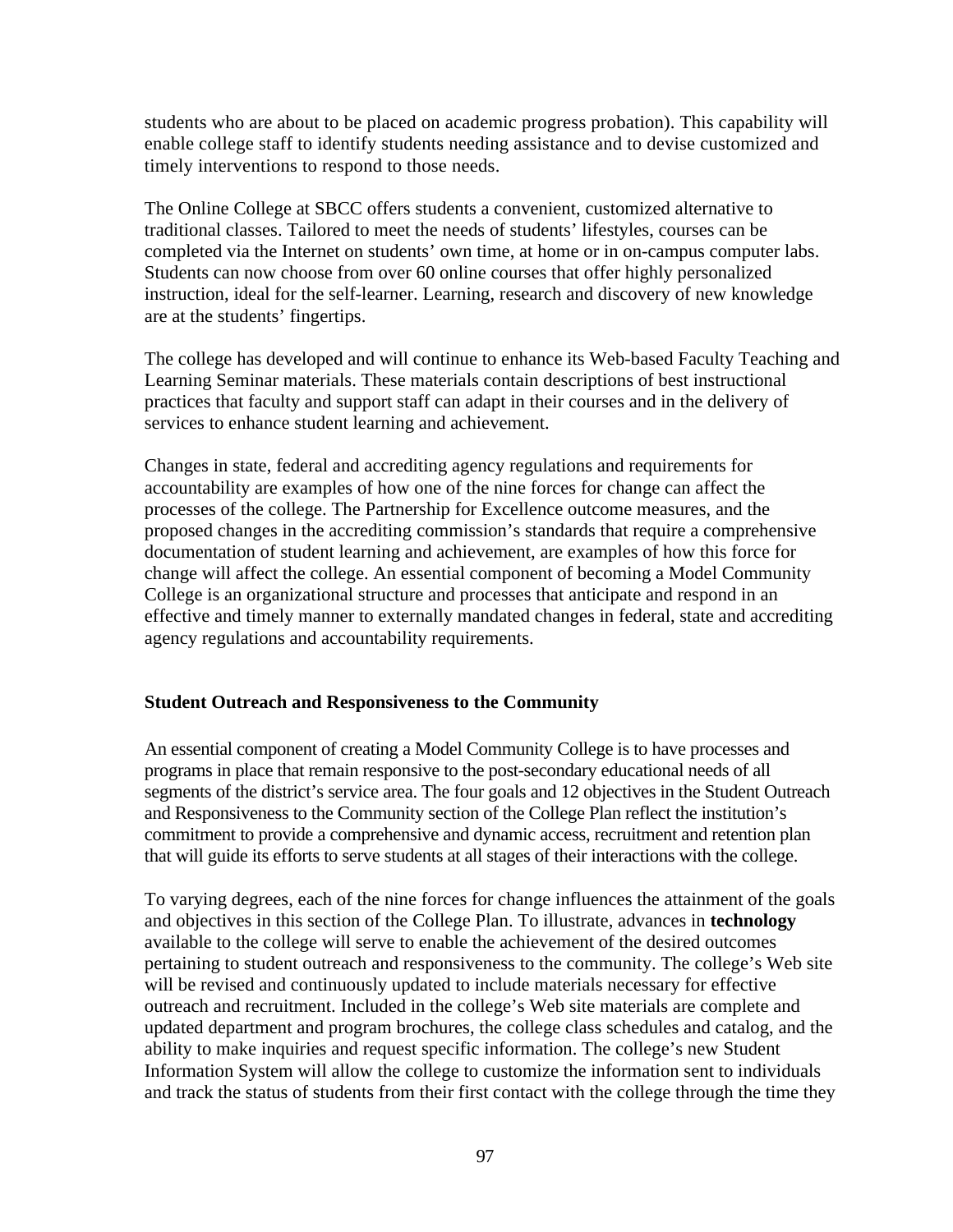last attended the college. It will also provide prospective, current and former students with the ability to do the following anywhere and anytime:

- Make an inquiry and request information
- Receive advising via the Web (e.g., academic, career, financial aid)
- Apply to the college via the Web
- Update personal information (e.g., address changes, educational objectives)
- Search for classes and build a class schedule
- Interact with college faculty and staff
- Enroll in/withdraw from classes
- Make payments via the Web
- Access academic records
- Request transcripts and degree, certificate and/or transfer requirement certifications via the Web
- View grades received for individual course assignments, tests and papers

Providing students with the capability to access core information, services, resources and staff anytime and anyplace fundamentally changes their relationship with the institution. In addition to promoting access and individualization of the information provided, making these Web-based services available to students will contribute to students' abilities to function independently, not only at the college but also in all of their future pursuits.

**Collaboration** represents another of the nine forces for change that will influence the attainment of the goals and objectives in this section of the College Plan. Collaboration through partnerships with other entities requires an understanding that, through cooperation, identified needs of partners often are best met by shared resources and expertise. In its quest to become a model community college, the college will expand its efforts to enter into partnerships with local high schools, post-secondary education institutions, businesses, governmental agencies, and nonprofit and community-based organizations. The college's Dual Enrollment Program with area high schools, the workplace learning program (CREATE), and the college's Center for Management and Staff Development, which oversees the partnerships with Santa Barbara County Employees' University, and Santa Barbara County Schools, are examples of the approach that will be followed in identifying and responding to the education and training needs of our community. A unique feature of each of these initiatives is the collaborative approach that is taken in planning and developing jointly sponsored instructional offerings that are responsive to the needs of a specific group of employees, or employer or industry, but open to anyone who can benefit from the instruction provided.

Other forces for change that will affect the strategies used to achieve the goals and objectives pertaining to student outreach and responsiveness to the community are **flexibility/adaptability to change** and **knowledge management.** The college will maintain a horizontal organizational structure (cross-functional teams) for the development and implementation of new initiatives that respond to community and student needs. As illustrated by the Access/Recruitment Cross-Functional Team, this structure promotes collaboration among various units within the organization that play a role in contributing to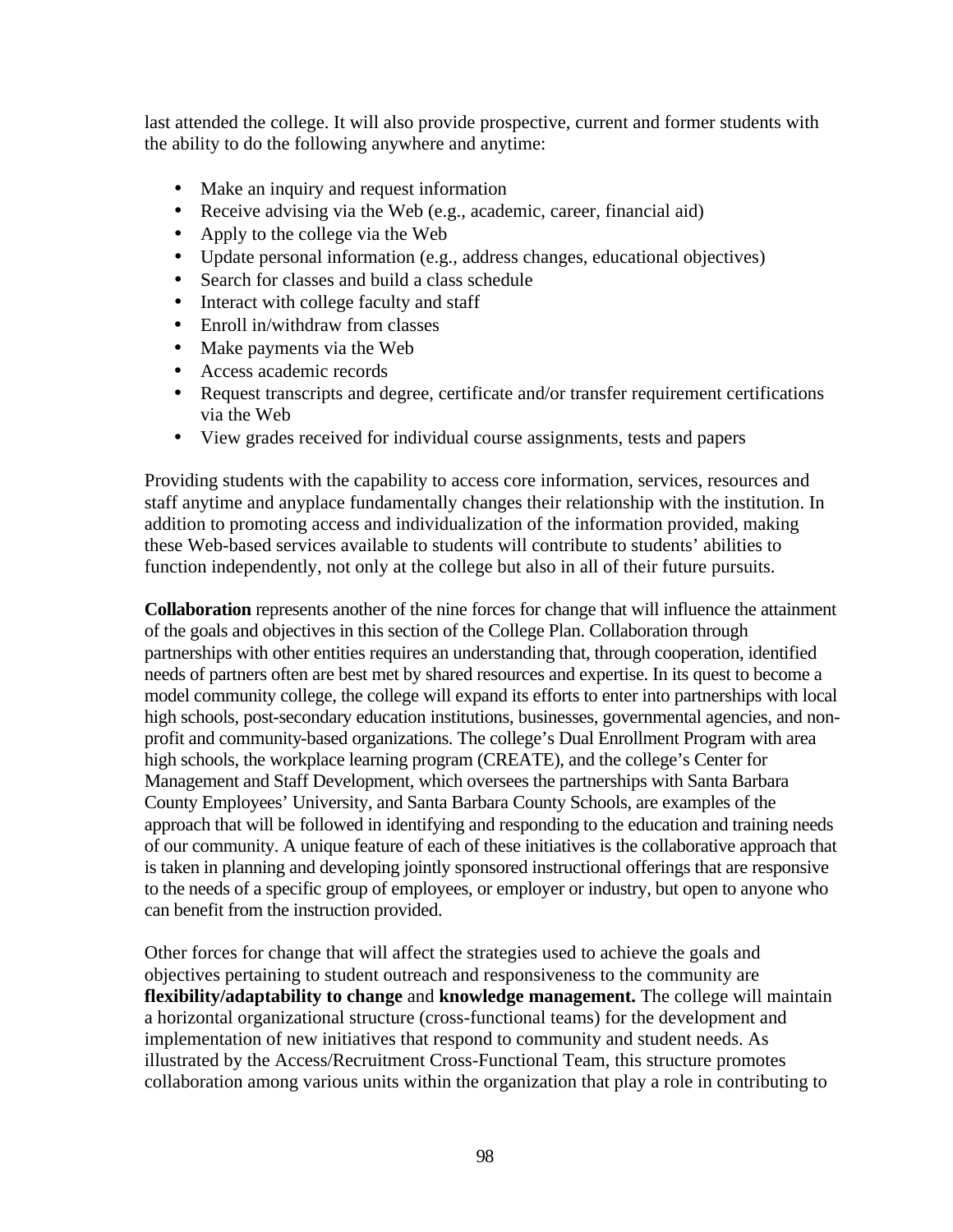the attainment of the goals and objectives in this area of the College Plan. Having access to knowledge of multiple facets of the college's operations enables the institution to respond in a timely manner with appropriate involvement of all affected parties from various organizational units in a non-hierarchical manner. Cross-functional teams will be continuously modified and reconstituted to reflect the changing needs affecting the college.

## **Faculty and Staff**

The responsibility for implementing the goals of our Model Community College rests with SBCC faculty and staff. For this section of the College Plan, two goals and 11 objectives have been identified.

Among the nine forces for change that will significantly influence developments in the college's continuing reach towards excellence are: **employee motivation and development**, **flexibility and adaptability to change**, and **societal and community change**.

SBCC's **employee motivation and development** efforts are moving to new levels of scope, and quality and systematic application for both faculty and staff. The recently implemented faculty teaching and learning program is acknowledged for yielding many positive results for new and existing faculty. Further development and refinement will enhance this fundamental faculty training experience. Efforts now underway to assess and monitor systematically the development of staff throughout the organization have been acknowledged by senior management as a priority. The Center for Management and Staff Development will coordinate the delivery of credit programs for faculty and staff development. Human Resources and Legal Affairs will assume responsibility for all staff development programs. A major focus of the college's professional development initiatives is to enhance faculty and staff knowledge and skills for promoting student learning and achievement.

The areas of **flexibility and adaptability to change**, and **societal and community change** are also seen as having a substantial effect on this area of the plan. Mechanisms that enable the institution to anticipate, respond and adapt to change effectively will be essential. Staff at many levels must have the capacity to monitor, assess the influence of, and develop responses to demographic, economic, and technological changes that will affect the college's operations. An increase in the flexibility of SBCC to adapt to such change will be a key ingredient in the college's ability to meet its aspirations.

## **Governance and Management**

It is well established that an organization's efficiency, effectiveness, and ultimate success are related to its competencies in both planning and management. An organization's capability to identify and broadly affirm its direction, and subsequently to establish internal operational mechanisms that enable timely decision making and coordination of the workforce, are needed to achieve an organization's mission. Although institutions of higher learning are highly decentralized, the ability to establish overall direction, make timely decisions, and manage to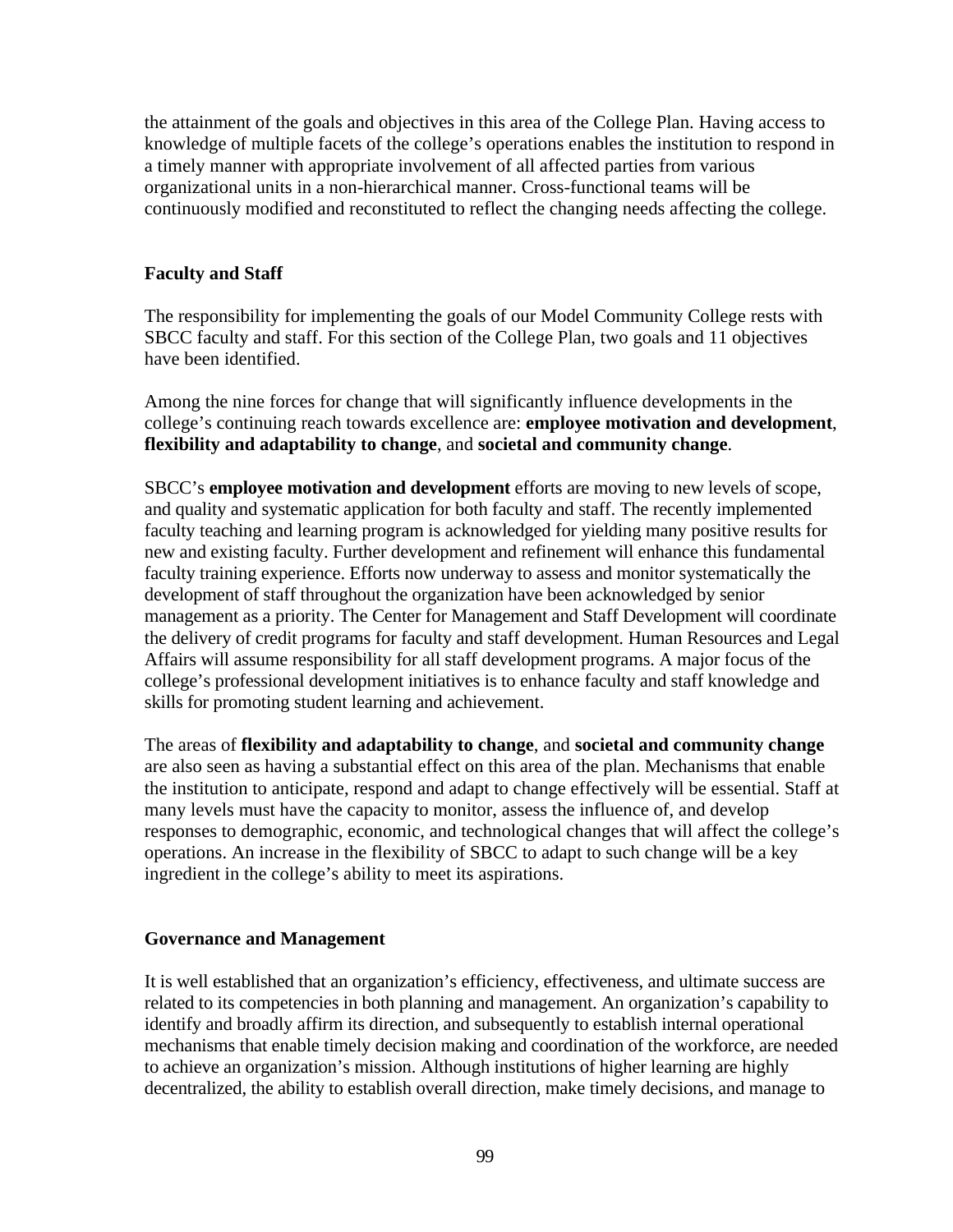achieve goals and objectives are equally important considerations. It is through the college's governance and management processes that institutional effectiveness is achieved.

In the area of governance and management, two goals and six objectives have been established. If these are achieved, the college will move closer to functioning as a Model Community College.

It is assumed that all nine drivers or forces for change will influence this area of the College Plan; however, three examples are provided. **Knowledge management** is a key consideration and SBCC will seek to enhance its capabilities in this area. Throughout the organization, capabilities need to be developed for individuals to utilize broad-based information sources to enable high-quality decisions to be made in a timely matter. Efficiencies and end results will be enhanced by managing data and information and applying the understandings gained to timely decision making.

**Flexibility and adaptability to change** challenge the college's management staff to be alert to change and capable of creating and supporting the institution's mechanisms to respond to it. Processes that enable changing conditions to be assessed, options for actions identified and timely, action-based decisions to be made, will be required in the future governance and management of the college. Such capabilities are seen as essential to the vision of a Model Community College being achieved.

A final illustration of the influence of a force for change is the area of **accountability and regulations**. The governance and management areas of the institution have the primary responsibility for such accountability. Identifying the measures of effectiveness and constantly monitoring those measures to improve the institution will be required. A continuing capacity to provide timely reports for increasingly complex accountability and accreditation requirements will also be needed.

## **Applications of Technology**

In developing a Model Community College, there is no one area that presents greater challenges or contains more potential than the area of applications of technology. The college's increased capacity to apply technology to develop capabilities throughout the college is viewed as a central focus. The potential to serve students and support faculty better, major factors in the college's long-term success, will be advanced substantially by applying technology wisely. Two goals and 11 objectives have been defined in the College Plan to address this area.

**Learner needs and expectations** will influence how technology is applied. Learner needs are expected to change as a result of exposure to alternatives to the traditional forms of delivering higher education. Students increasingly will seek educational opportunities of high quality that are tailored to the outcomes they desire and convenient and responsive to their needs. The college must be aware of these changes in student expectations and be responsive to them. **Regionalization and globalization** present the college with opportunities to serve learners in other geographical areas through distance learning technology. In doing so, the college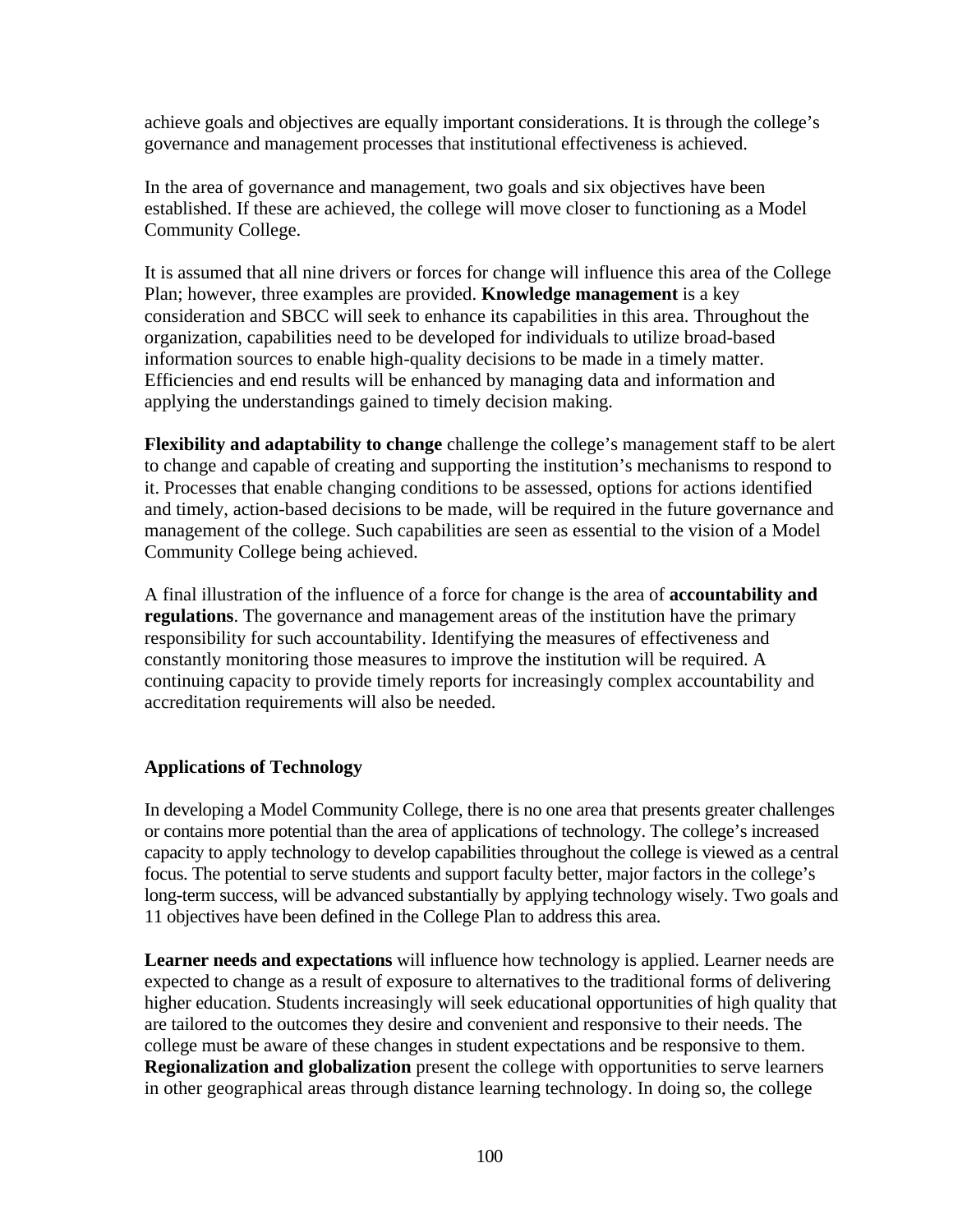will also be able to present programs locally that heretofore could not be offered because of a low critical mass of students present in the district. The ability to capitalize on resources that are regional or global will be of increased importance to the college, and it will be through this area that more of the college's potential will be realized.

**Technology** as a major force for change will permeate all aspects of the institution. The college's capability to fully exploit the potential of tools, such as Campus Pipeline, WebCT, Oracle iPortal, and Discoverer Web-based reporting, will positively influence its pursuit of a Model Community College.

Figure 2 provides a conceptual framework for SBCC's use of portal technology to improve the availability of information to the college community. Four key elements are required to implement this framework: document management; Web content management; decision support systems; and content communication and delivery. SBCC will use a variety of technology tools to achieve these required components. Based on recommendations of the College Web Steering Committee, the College Cabinet and College Planning Council make decisions on web technology development priorities, resource requirements, and policies.



**Santa Barbara City College Portal Framework**

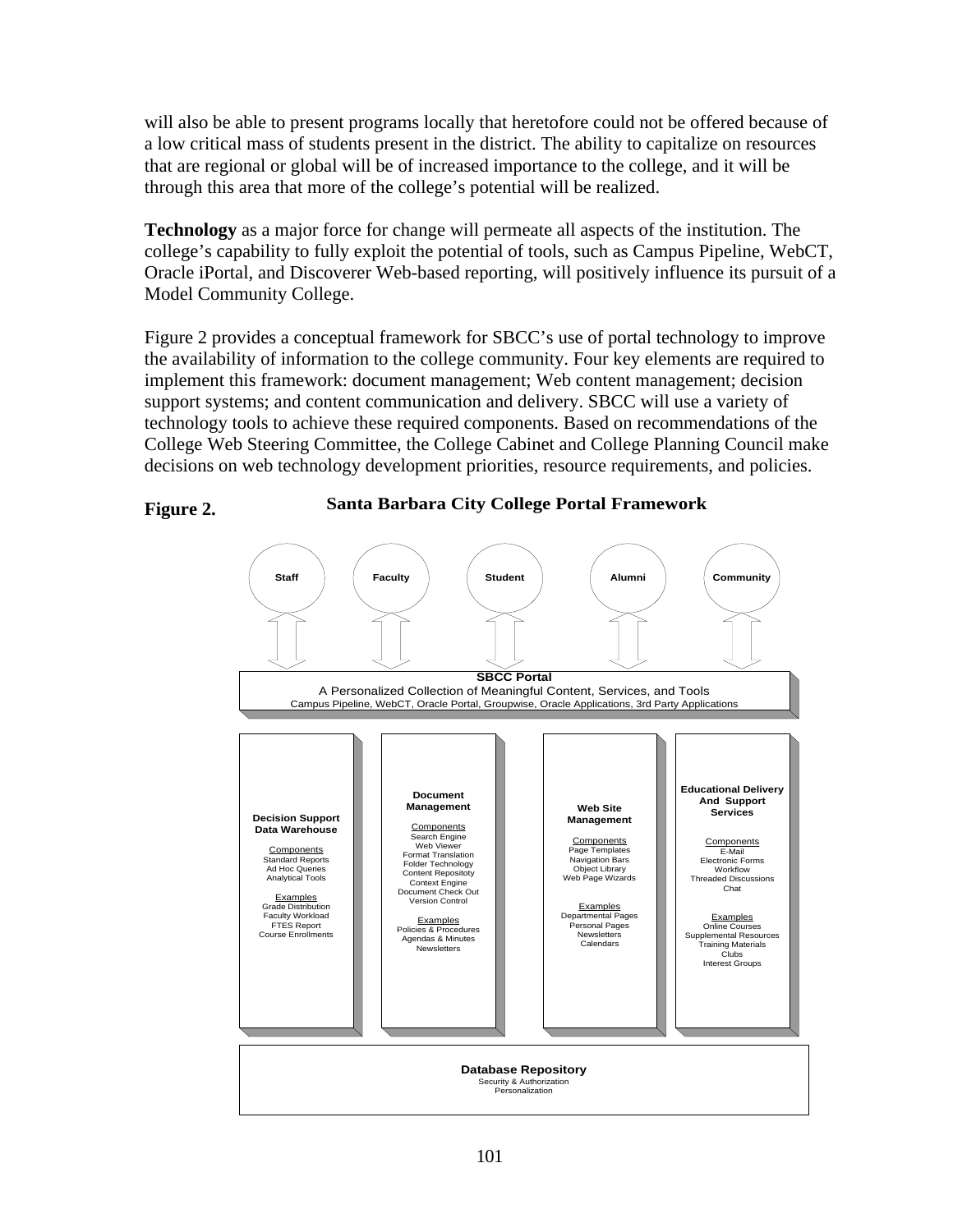### **Facilities**

Facilities must be adequate to meet the full range of needs presented in the operation of a comprehensive model community college. Well-maintained physical structures, an extensive utility infrastructure to support campus facility operations, full accessibility, a safe, nontoxic environment and grounds that are attractive are among our objectives. Energy efficiencies, proper and systematic maintenance of facilities and equipment to assure safety and maximum long-term use, and a focus on environmental safeguards are expected. Three goals and 14 objectives have been defined in the College Plan.

The forces for change provide a means to evaluate whether there is fullness in approaching the issue of facilities. For example, the area of **learner needs** is one. Facilities frequently have a significant impact on convenience, accessibility, comfort and other issues of importance to students. In recent years, the college developed facilities for programs such as multimedia arts, film and video production, digital photography, physical education, and new science laboratories and computer facilities for biology and sciences. Each of these facilities is designed to provide faculty and students the physical environment needed to promote student learning. Through a focus on learner needs, advances in facilities will be made.

Certainly, **accountability** is important in regard to both efficient and long-term use of the major investments acquired to develop and operate campus facilities. Responsibilities will be assigned to Facility and Operations staff to monitor effectiveness in meeting state and federal health and safety regulations and in maintaining and fully utilizing the college's facilities.

**Employee development** is an area in which there is a direct connection to the facilities area of the plan. The ability to capitalize on training programs for custodial and maintenance staff will be of substantial importance in highlighting the need for and development of professional skills and approaches necessary to achieve facilities-based goals and objectives at a superior level of performance.

## **Fiscal Support**

The college is entering another challenging period in regard to its finances. The institution's needs exceed its present level of financial support and that gap is expected to widen. Thus, the college will seek to accomplish the one goal and three objectives in the College Plan if it is to become a model.

The forces for change will again become a valuable reference to assess whether we are accomplishing all we can. The area of **collaboration** provides a good example. By linking with government and non-government entities, there can be an increase in our capacity to carry out our mission and yet not have the facility or staff investments that might normally be required. The Foundation for Santa Barbara City College can be an even greater asset. Through the collaboration of the Foundation staff with college administrators, an expanded resource development base can be achieved. Funding for targeted areas and for expansion of the college's endowment to support new institutional initiatives will be sought. The capacity